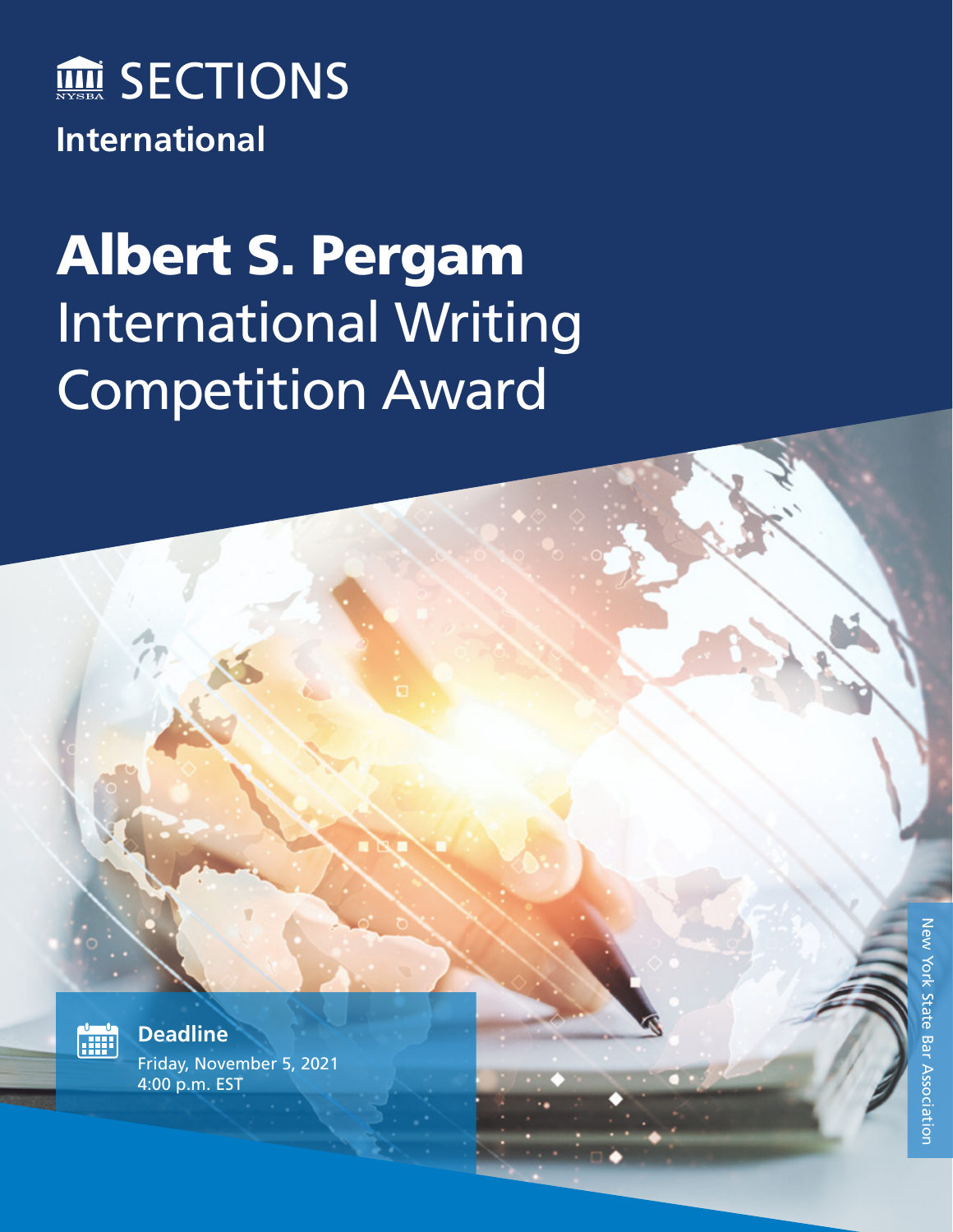## *Albert S. Pergam International Writing Competition Award*

The International Section of the New York State Bar Association is pleased to announce the annual Albert S. Pergam International Law Writing Competition. **The deadline for submission is 4:00 p.m. EST on Friday, November 5, 2021.** The International Section is comprised of approximately 1800 members of the New York State Bar Association (both American and foreign lawyers) who practice, or have an interest in, public and private international law.

The writing competition, which began in 1988, fosters legal scholarship among law students in the field of international law. The competition is intended to encourage students of law to write on areas of public or private international law. It is the International Section's belief that by providing a forum for students to disseminate their ideas and articles, the professional and academic communities are enriched. Furthermore, the competition presents an opportunity for students to submit law review quality articles to the Section for possible publication in one of its publications (i.e., *New York International Law Review*).

Law Students (including J.D., LL.M., Ph.D. and S.J.D. candidates) are cordially invited to submit to the International Section an article concerning any area of public or private international law or practice. Faculty members of any college or university are ineligible to participate. All submissions will be reviewed by a committee of attorneys practicing international law, and a winner will be chosen based on a variety of factors, including significance and timeliness of the subject matter, thoroughness of research and analysis, clarity of writing style, as well as the importance and originality of the topic to the understanding of private/public international law or comparative law.

The winner will receive:

- 1) \$2,000 USD; and
- 2) Publication of the article (subject to editorial approval) in the *New York International Law Review*.

The rules are set forth on the following page.

Good luck. We look forward to receiving your submission!

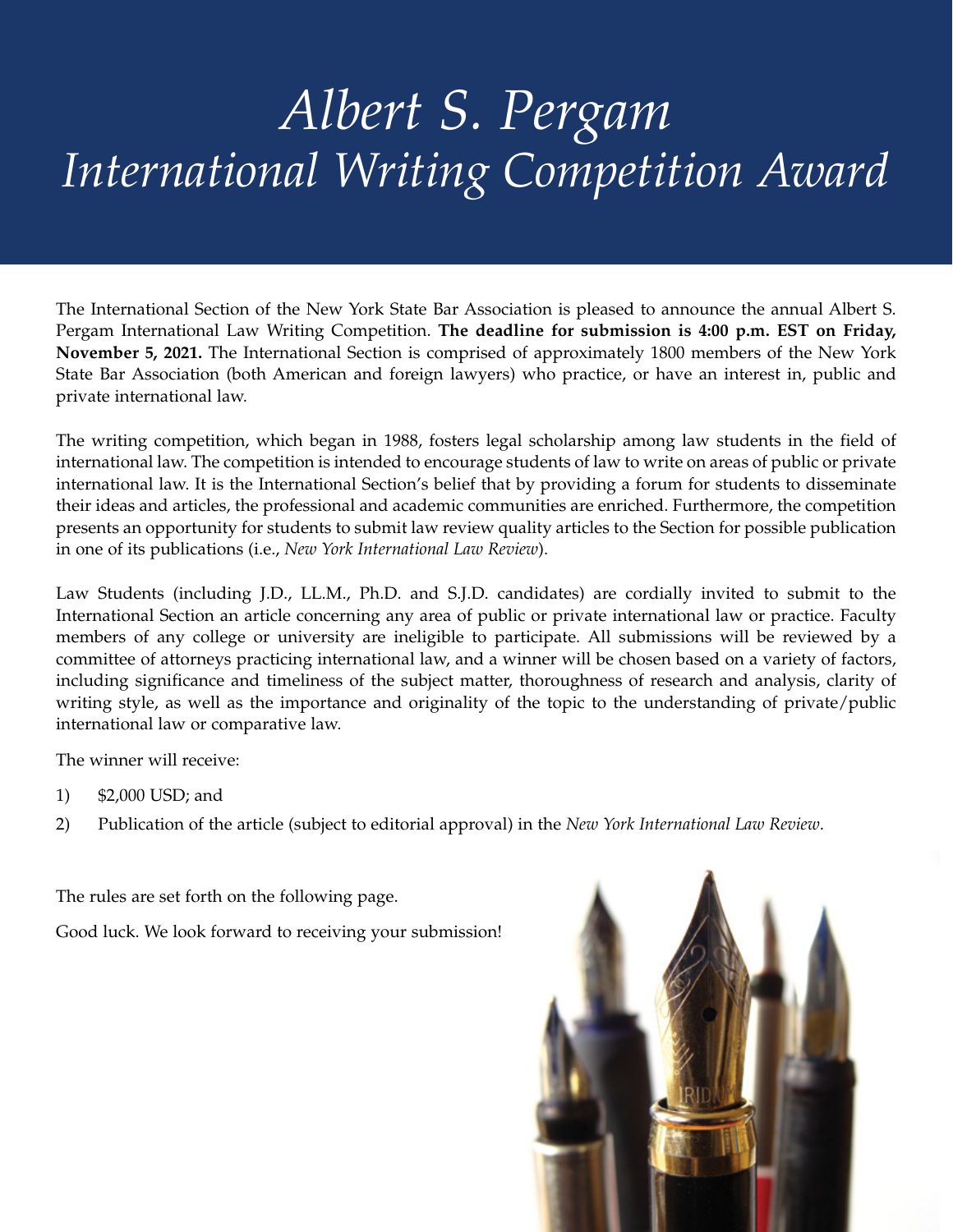## *Writing Competition Rules:*

## (1) Submissions must be

- (a) be from law students at the time of submission whether or not already admitted to a bar; or a professor may nominate their student's papers for the competition
- (b) not previously published;
- (c) primarily focused on an aspect of law (as opposed to psychology, sociology, or economics, for example); preference is for papers discussing a private international law topic in line with the origins of the Section and the practice of its members; and
- (d) along with their submission, students must provide proof of enrollment in law school as a J.D., LL.M., Ph.D. and S.J.D. candidate.
- (2) All articles are to be submitted (in English) in the following format:
	- (a) sent by email to cforgea@nysba.org in Word Format (remove any password protection);
	- (b) double-spaced;
	- (c) in 8-1/2 inch by 11 inch format, 1 inch margins;
	- (d) citations are to conform to "A Uniform System of Citation" (The Bluebook); and
	- (e) **35 page limit for the article including endnotes**
- (3) All articles must be **e-mailed no later than 4:00 p.m. EST on Friday, November 5, 2021**. Articles sent after that date will not be considered. Please send all submissions to:

Carra Forgea International Section New York State Bar Association One Elk Street Albany, New York 12207 **cforgea@nysba.org**

- (4) Include **only your name** on the cover page of your article.
- (5) The winning/selected article(s) becomes the property of the International Section and the New York State Bar Association. The winning article may not be published in any journal or periodical other than the *New York State Bar Journal*, the *New York International Law Review*, or the *International Law Practicum*, without prior approval from these publications.
- (6) Please provide your name, permanent address, and daytime phone number on your cover email or letter only. Do not include your personal information on the cover sheet of your submission or in the footnotes.